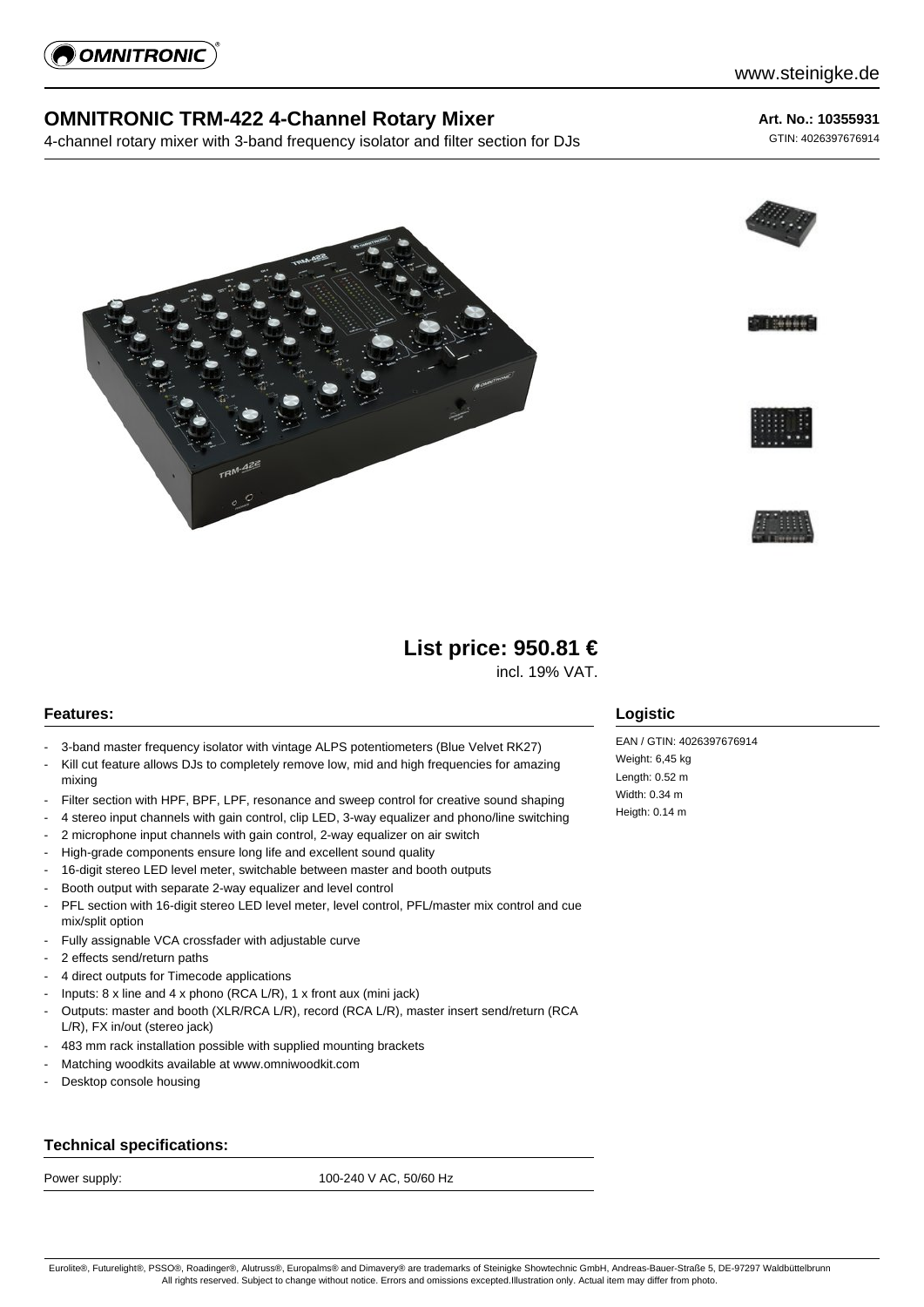| Power consumption: | 24 W                                                                                                                                                                                                                    |
|--------------------|-------------------------------------------------------------------------------------------------------------------------------------------------------------------------------------------------------------------------|
| Protection class:  | Class I                                                                                                                                                                                                                 |
| Power connection:  | Mains input via IEC connector (M) mounting<br>version power supply cord with safety plug<br>(provided)                                                                                                                  |
| Frequency range:   | Microphone 20 - 20000 Hz                                                                                                                                                                                                |
|                    | Line 20 - 20000 Hz                                                                                                                                                                                                      |
|                    | Phono 40 - 18000 Hz                                                                                                                                                                                                     |
| S/N ratio:         | >97,2 dB line                                                                                                                                                                                                           |
|                    | >91,7 dB Microphone                                                                                                                                                                                                     |
| THD:               | Line $<$ 0,04 % at 1 kHz                                                                                                                                                                                                |
|                    | Phono <0,13 % at 1 kHz                                                                                                                                                                                                  |
|                    | Microphone <0,008 % at 1 kHz                                                                                                                                                                                            |
| Gain:              | Microphone 44 dB                                                                                                                                                                                                        |
|                    | Line -16,5 dB to $+8,5$ dB                                                                                                                                                                                              |
|                    | Phono -48,5 dB to +23,5 dB                                                                                                                                                                                              |
| Isolators:         | Master Gain: - ? bis +9                                                                                                                                                                                                 |
|                    | Low/mid 300 Hz, 18db/oct, Butterworth                                                                                                                                                                                   |
|                    | Mid/high 4000 Hz, 18db/oct, Butterworth                                                                                                                                                                                 |
| Crosstalk:         | >-68 dB                                                                                                                                                                                                                 |
| Control elements:  | Power switch, source selector, Crossfader,<br>Crossfader selector switch, Crossfade curve<br>switch; Cue mix split function, EQ controls                                                                                |
| Status LED:        | Power, master level meter, clip, CUE                                                                                                                                                                                    |
| Connections:       | Input: line via 4 x stereo RCA                                                                                                                                                                                          |
|                    | Input: line/phono via 4 x stereo RCA                                                                                                                                                                                    |
|                    | Input: Microphone via 2 x 3-pin XLR                                                                                                                                                                                     |
|                    | Output: headphones via 1 x 6.3 mm jack socket<br>(stereo) mounting version                                                                                                                                              |
|                    | Output: headphones via 1 x 3.5 mm jack (stereo)<br>mounting version                                                                                                                                                     |
|                    | Output: rec. via 1 x stereo RCA                                                                                                                                                                                         |
|                    | Output: booth via 2 x 3-pin XLR                                                                                                                                                                                         |
|                    | Output: booth via 1 x stereo RCA                                                                                                                                                                                        |
|                    | Output: master via 2 x 3-pin XLR                                                                                                                                                                                        |
|                    | Output: master via 1 x stereo RCA<br>Output: AUX sends via 1 x 6.3 mm jack socket                                                                                                                                       |
|                    | (stereo) mounting version                                                                                                                                                                                               |
|                    | Output: AUX returns via 1 x 6.3 mm jack socket<br>(stereo) mounting version                                                                                                                                             |
|                    | Output: Timecode via 4 x stereo RCA                                                                                                                                                                                     |
| Channels:          | Input chanel: 4 x stereo with Line-Line/Phono<br>switch via RCA, channel control via Rotary,<br>3-band tone control EQ, source selector, gain<br>control, CUE switch, FX routing switch,<br>Crossfader selector switch, |
|                    | Microphon chanal: 2 x mono via XLR, channel<br>control via Rotary dial, ON AIR switch,                                                                                                                                  |
|                    | Master output: 2 x stereo via XLR, channel<br>control via Rotary                                                                                                                                                        |
|                    | Booth output: 2 x stereo via XLR, channel control<br>via Rotary                                                                                                                                                         |
|                    | Rec. output: 1 x stereo via RCA                                                                                                                                                                                         |
|                    | Headphones output: 1 x stereo via Plug<br>6,3mm/3,5mm (Jack), channel control via Rotary<br>dial, Cue mix split function,                                                                                               |